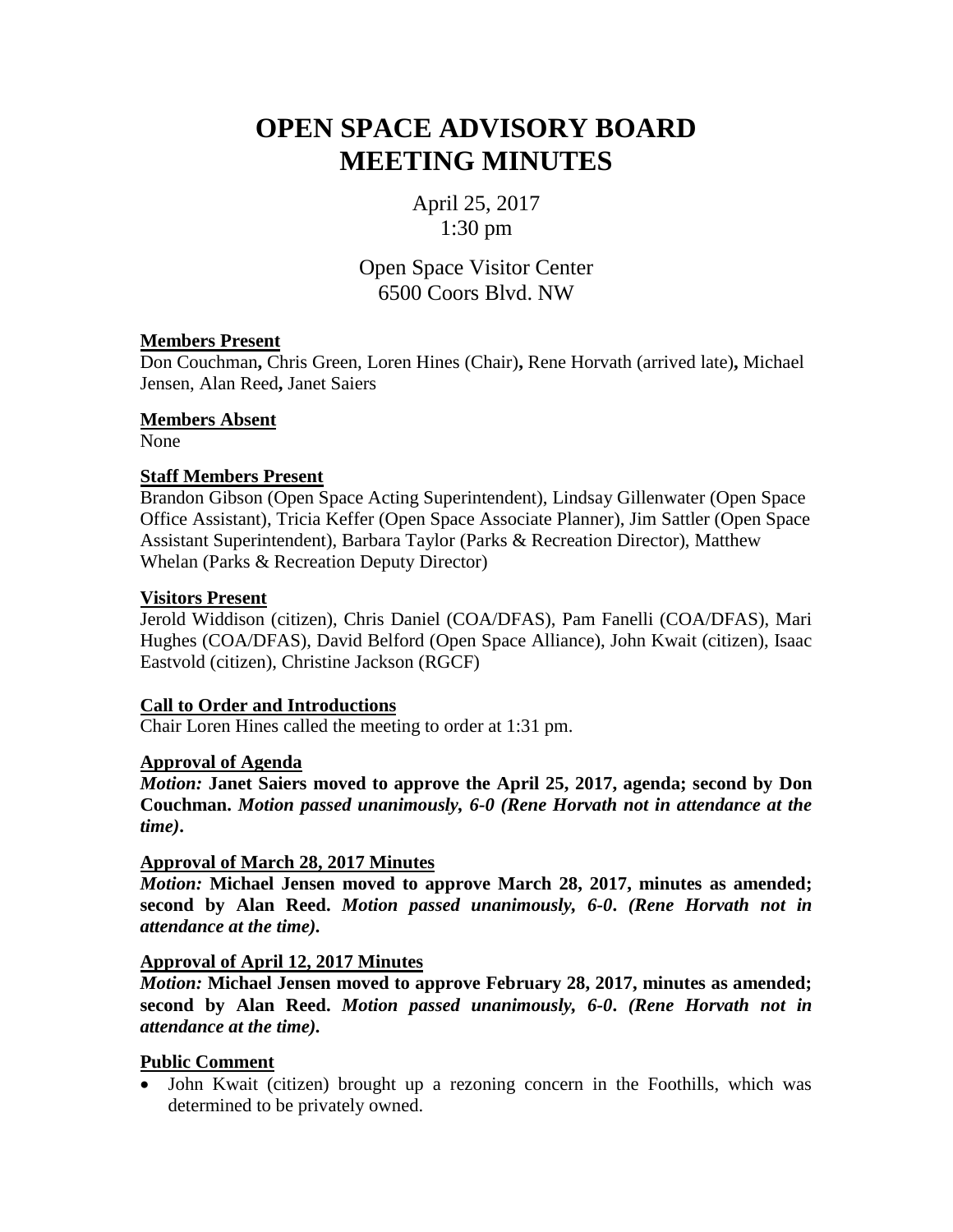- Christine Jackson (RGCF) reported that they planted a hedgerow of trees along the community farm. She inquired about the contract process and was told RGCF's contract was awarded.
- Isaac Eastvold (citizen) announced that Herman Agoyo, who was active in the formation of Petroglyph National Monument, passed away.

## **Announcements and Correspondence**

- Michael Jensen introduced David Belford from the Open Space Alliance.
- Michael Jensen announced that the Bosque trail near the Atrisco Siphon is flooded due to the high flow of the river.
- Michael Jensen announced that he is looking into the placement of the Atrisco Siphon bridge to compare to what was recommended by the board and what was approved by the EPC.
- Loren Hines announced election of officers will go on the next agenda since his term is ending.
- Barbara Taylor announced a shortage in City funding and that hiring is frozen.

## **Real Property Report**

Don Britt of City of Albuquerque Real Property gave an update:

- Property owners of 4.4 acres of land just north of I-40 and west of Foothills Open Space are interested in selling. This property has been of interest to Open Space for a potential trailhead.
- Owners of 145 acres of land on the priority list are also interested in selling. The parcel is located south of I-40 and adjacent to Manzano/Route 66 Open Space.

#### **Presentation: Open Space trust fund**

Chris Daniel (Chief Investment Officer, COA) presented on the Open Space trust fund, and will provide additional reports to the board based on the discussion.

# **Presentation: ABC-Z Plan**

Russell Brito (Planning, COA) presented an update on the status of the Comprehensive Plan, which was adopted by Council, and Integrated Development Ordinance, which will likely go before EPC several times before City Council. He also discussed language and requirements specific to developments adjacent to Major Public Open Space.

#### **Update: Candelaria Farm Preserve advisory group**

Michael Jensen reported that the Technical Advisory Group's first meeting will be May 4<sup>th</sup> and will consist of a site walk-through. May  $10<sup>th</sup>$  will be the first planning meeting.

# **Update: Open Space farmlands**

Michael Jensen discussed his IPRA request of farm documents and suggested future consideration of farms that don't currently have Resource Management Plans.

#### **Update: Bernalillo County greenprint process**

Michael Jensen gave an update on the Bernalillo County greenprint process, which will inform their Open Space acquisition priorities.